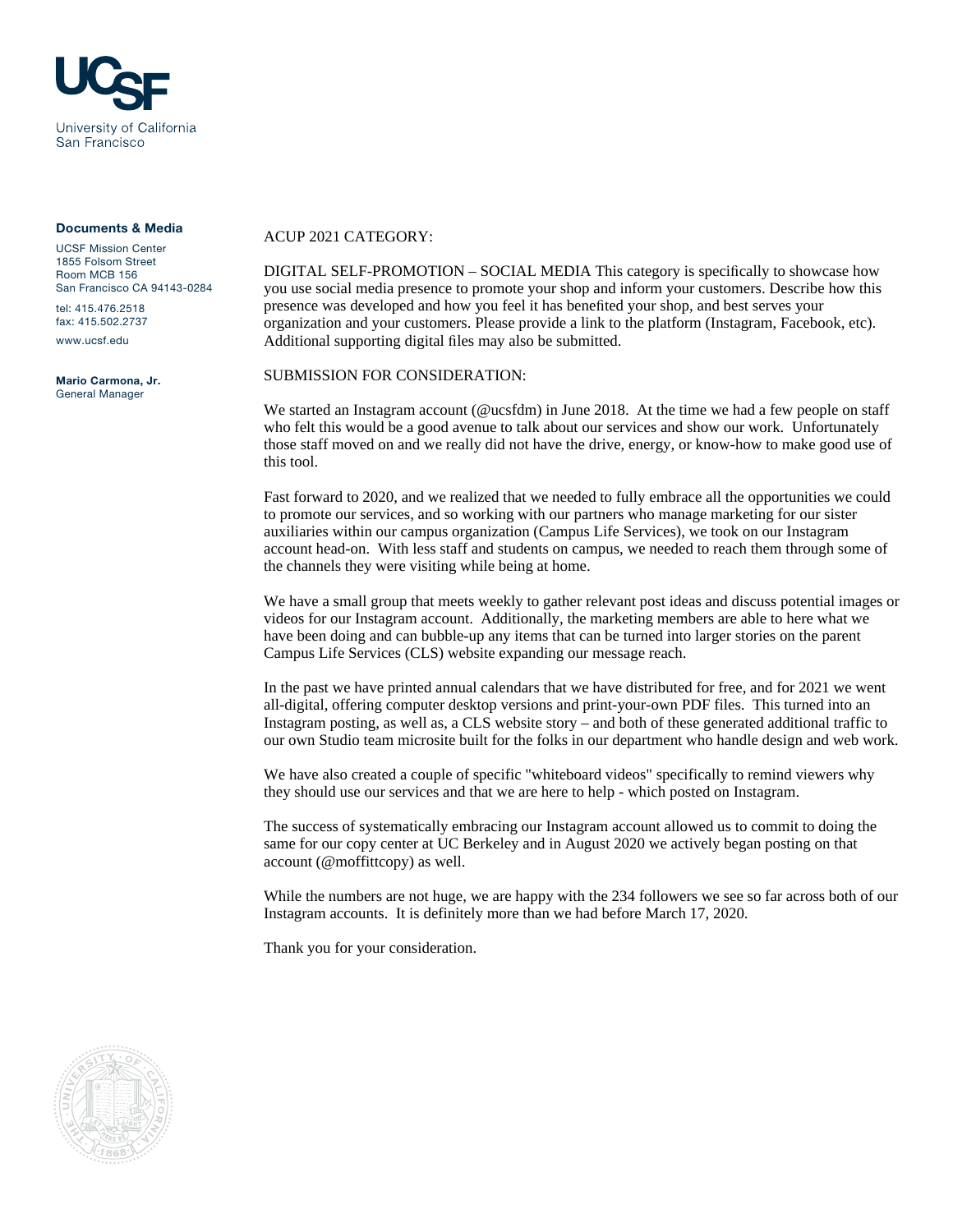# Instagram

Q Search





#### ucsfdm **Edit Profile**

94 posts 172 followers

 $\circ$ 

114 following

## **UCSF Documents & Media**

Our experienced print communications team offers integrated print & design services spanning the digital spectrum.

campuslifeservices.ucsf.edu/documentsmedia

**⊞ POSTS** 

© IGTV

 $\boxdot$  SAVED

**Q** TAGGED